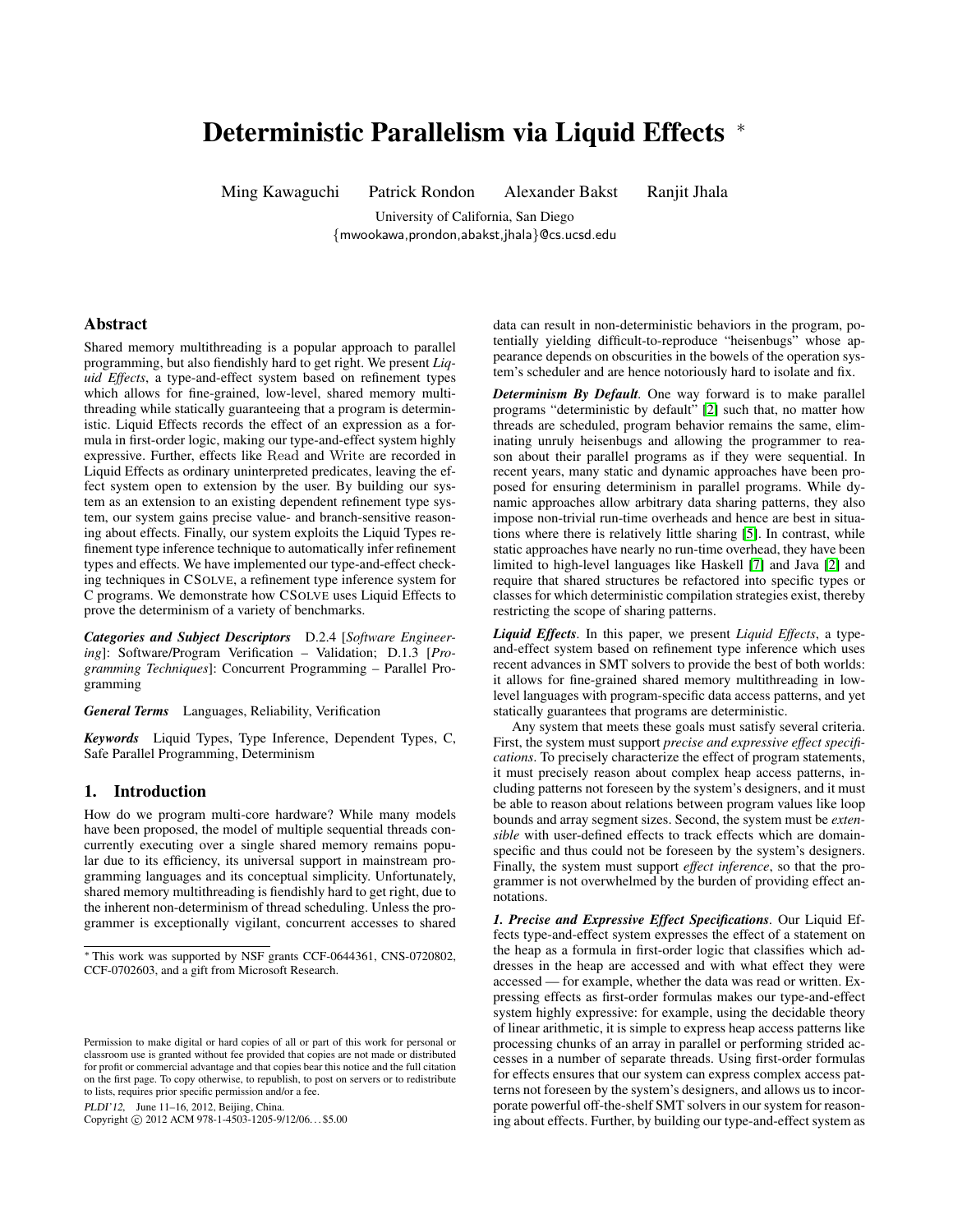```
void sumBlock (char *a, int i, int len) {
 if (len <= 1) return;
 int hl = len / 2;
  cobegin {
    sumBlock (a, i, hl);
   sumBlock (a, i + h1, len - h1);}
 a[i] += a[i + h1];}
int sum1 (char *a, int len) {
 sumBlock (a, 0, len);
 return a[0];
}
```
<span id="page-1-0"></span>

an extension to an existing dependent refinement type system and allowing effect formulas to reference program variables, our system gains precise value and branch-sensitive reasoning about effects.

*2. Extensibility.* Our effect formulas specify how locations on the heap are affected using *effect labeling predicates* like Read and Write. These effect labeling predicates are ordinary uninterpreted predicates in first-order logic; our system does not treat effect labeling predicates specially. Thus, we are able to provide extensibility by parameterizing our system over a set of user-defined effect labeling predicates. Further, we allow the user to give *commutativity declarations* specifying which pairs of effects have benign interactions when they simultaneously occur in separate threads of execution. This enables users to track domain-specific effects not envisioned by the designers of the type-and-effect system.

*3. Effect Inference.* Our type rules can be easily recast as an algorithm for generating constraints over unknown refinement types and effect formulas; these constraints can then be solved using the Liquid Types technique for invariant inference, thus yielding a highly-automatic type-based method for proving determinism.

To illustrate the utility of Liquid Effects, we have implemented our type-and-effect checking techniques in CSOLVE, a refinement type inference system for C programs based on Liquid Types. We demonstrate how CSOLVE uses Liquid Effects to prove the determinism of a variety of benchmarks from the literature requiring precise, value-aware tracking of both built-in and user-defined heap effects while imposing a low annotation burden on the user. As a result, CSOLVE opens the door to efficient, deterministic programming in mainstream languages like C.

#### <span id="page-1-2"></span>2. Overview

We start with a high-level overview of our approach. Figures [1](#page-1-0) and [2](#page-2-0) show two functions, sum1 and sum2 respectively, which add up the elements of an array of size  $2^k$  *in-place* by dividing the work up into independent sub-computations that can be executed in parallel. At the end of both procedures, the first element of the array contains the final sum. In this section, we demonstrate how our system seamlessly combines path-sensitive reasoning using refinement types, heap effect tracking, and SMT-based reasoning to prove that sum1 and sum2 are deterministic.

#### 2.1 Contiguous Partitions

The function sum1 sums array a of length len using the auxiliary function sumBlock, which sums the elements of the contiguous segment of array a consisting of len-many elements and beginning at index i. Given an array segment of length len, sumBlock computes the sum of the segment's elements by dividing it into two contiguous subsegments which are recursively summed using sumBlock. The recursive calls place the sum of each subsegment in the first element of the segment; sumBlock computes its final result by summing the first element of each subsegment and stores it in the first element of the entire array segment.

*Cobegin Blocks.* To improve performance, we can perform the two recursive calls inside sumBlock in parallel. This is accomplished using the cobegin construct, which evaluates each statement in a block in parallel. Note that the recursive calls both read and write to the array passed to sumBlock; thus, to prove that the program is deterministic, we have to show that the part of the array that is written by each call does not overlap with the portion of the array that is read by the other. In the following, we demonstrate how our system is able to show that the recursive calls access disjoint parts of the array and thus that the function sumBlock is deterministic.

*Effect Formulas.* We compute the region of the array accessed by sumBlock as an *effect formula* that describes which pointers into the array are accessed by a call to sumBlock with parameters i and len. We note that the final line of sumBlock writes element i of a. We state the effect of this write as the formula  $<sup>1</sup>$  $<sup>1</sup>$  $<sup>1</sup>$ </sup>

$$
\Sigma_{\mathbf{a}[i]} \stackrel{\cdot}{=} \nu = \mathbf{a} + \mathbf{i}.
$$

We interpret the above formula,  $\Sigma_{a[i]}$ , as "the pointer  $\nu$  accessed by the expression  $a[i]$  is equal to the pointer obtained by incrementing pointer a by i." The final line of sumBlock also reads element  $i + h1$  of a. The effect of this read is stated as a similar formula:

$$
\Sigma_{\mathbf{a}[i+h1]} = \nu = \mathbf{a} + \mathbf{i} + \mathbf{h} \mathbf{1}.
$$

The total effect of the final line of sumBlock stating which portion of the heap it accesses is then given by the disjunction of the two effect formulas:

$$
\Sigma_{\mathbf{a}[i]} \oplus \Sigma_{\mathbf{a}[i+h1]} = \nu = \mathbf{a} + \mathbf{i} \vee \nu = \mathbf{a} + \mathbf{i} + \mathbf{h} \mathbf{1}.
$$

The above formula says that the heap locations accessed in the final line of sumBlock are exactly the locations corresponding to  $a[i]$  and  $a[i + h1]$ . Having determined the effect of the final line of sumBlock as a formula over the local variables a, i, and hl, we make two observations to determine the effect of the entire sumBlock function as a formula over its arguments a, i, and len. First, we observe that, in the case where  $1en = 2$ ,

$$
\mathtt{a}[\mathtt{i}+\mathtt{h}\mathtt{l}]=\mathtt{a}[\mathtt{i}+\mathtt{l}\mathtt{e}\mathtt{n}-\mathtt{1}].
$$

From this, we can see inductively that a call to sumBlock with index i and length len will access elements  $a[i]$  to  $a[i] + len - 1$ . Thus, we can soundly ascribe sumBlock the effect

$$
\Sigma_{\text{sumBlock}} = \mathtt{a} + \mathtt{i} \leq \nu \wedge \nu < \mathtt{a} + \mathtt{i} + \mathtt{len}.
$$

That is, sumBlock will access all elements in the given array segment.

*Determinism via Effect Disjointness.* We are now ready to prove that the recursive calls within sumBlock access disjoint regions of the heap and thus that sumBlock behaves deterministically when the calls are executed in parallel. We determine the effect of the first recursive call by *instantiating* sumBlock's effect, *i.e.,* by replacing formals a, i, and len with actuals a, i, and hl, respectively:

$$
\Sigma_{\text{Call 1}} \stackrel{\cdot}{=} a + i \leq \nu \wedge \nu < a + i + h1.
$$

<span id="page-1-1"></span><sup>&</sup>lt;sup>1</sup> Here we associate effects with program expressions like  $a[i]$ . However, in the technical development and our implementation, effects are associated with heap locations in order to soundly account for aliasing [\(section 4\)](#page-5-0).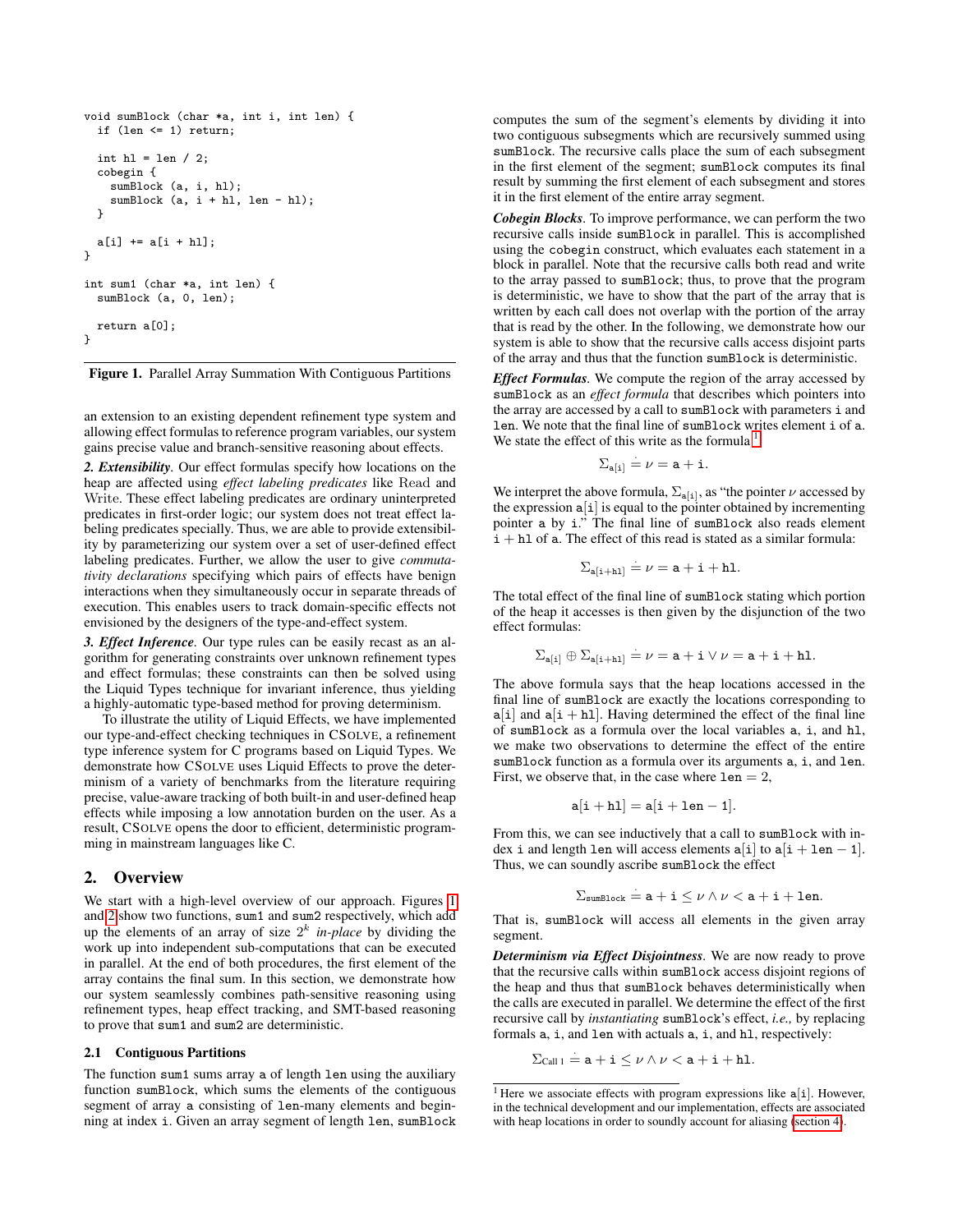```
declare effect Accumulate;
declare Accumulate commutes with Accumulate;
void accumLog (char *l, int j)
 effect
   (k1[i], Accumulate(v) && !Read(v) && !Write(v));
void sumStride (char *a, int stride, char *log) {
 foreach (i, 0, THREADS) {
    for (int j = i; j < stride; j += THREADS) {
        a[j] += a[j + stride];
        accumLog (log, j);
    }
 }
}
int sum2 (char *a, int len) {
 log = (char *) malloc (len);
 for (int stride = len/2; stride > 0; stride /= 2)
   sumStride (a, stride, log);
 return a[0];
}
```
<span id="page-2-0"></span>Figure 2. Parallel Array Summation With Strided Partitions

The resulting effect states that the first recursive call only accesses array elements  $a[i]$  through  $a[i + h1 - 1]$ . We determine the effect of the second recursive call with a similar instantiation of sumBlock's effect:

$$
\Sigma_{\text{Call 2}} = \mathtt{a} + \mathtt{i} + \mathtt{h} \mathtt{l} \leq \nu \wedge \nu < \mathtt{a} + \mathtt{i} + \mathtt{l} \mathtt{en} - \mathtt{h} \mathtt{l}.
$$

All that remains is to show that the effects  $\Sigma_{\text{Call 1}}$  and  $\Sigma_{\text{Call 2}}$  are disjoint. We do so by asking an SMT solver to prove the unsatisfiability of the conjoined *access intersection* formula

$$
\Sigma_{\text{Unsafe}} = \Sigma_{\text{Call 1}} \wedge \Sigma_{\text{Call 2}},
$$

whose inconsistency establishes that the intersection of the sets of pointers  $\nu$  accessed by both recursive calls is empty.

#### 2.2 Complex Partitions

In the previous example, function sum1 computed the sum of an array's elements by recursively subdividing the array into halves and operating on each half separately before combining the results. We were able to demonstrate that sum1 is deterministic by showing that the concurrent recursive calls to sumBlock operate on disjoint contiguous segments of the array. We now show that our system is capable of proving determinism even when the array access patterns are significantly more complex.

Function sum2 uses the auxiliary function sumStride, which sums an array's elements using the following strategy: First, the array is divided into two contiguous segments. Each element in the first half is added to the corresponding element in the second half, and the element in the first half is replaced with the result. The problem is now reduced to summing only the first half of the array, which proceeds in the same fashion, until we can reduce the problem no further, at which point the sum of all the array elements is contained in the first element of the array.

*Foreach Blocks.* To increase performance, the pairwise additions between corresponding elements in the first and second halves of the array are performed in parallel, with the level of parallelism determined by a compile-time constant THREADS. The parallel threads are spawned using the foreach construct. The statement

$$
for each (i, 1, u) s;
$$

executes statement s once with each possible binding of i in the range  $[1, u)$ . Further, all executions of statement s are performed in parallel. The foreach loop within sumStride spawns THREADS many threads. Thread i processes elements i,  $i +$ THREADS,  $i +$ 2 ∗ THREADS, *etc.*, of array a. While this strided decomposition may appear contrived, it is commonly used in GPU programming to maximize memory bandwidth by enabling "adjacent" threads to access adjacent array cells via *memory coalescing* [\[1\]](#page-9-3).

To prove that the foreach loop within sumStride is deterministic, we must show that no location that is written in one iteration is either read from or written to in another iteration. (We ignore the effect of the call to the function accumLog for now and return to it later.) Note that this differs from the situation with sum1: in order to demonstrate that sum1 is deterministic, it was not necessary to consider read and write effects separately; it was enough to know that recursive calls to sumBlock operated on disjoint portions of the heap. However, the access pattern of a single iteration of the foreach loop in sumStride is considerably more complicated, and reasoning about noninterference between loop iterations will require tracking not only which locations are affected but precisely how they are affected — that is, whether they are read from or written to.

*Labeled Effect Formulas.* We begin by computing the effect of each iteration of the loop on the heap, tracking which locations are accessed as well as which effects are performed at each location. We first compute the effect of each iteration of the inner for loop, which adds the value of  $a[j + \text{stride}]$  to  $a[j]$ . We will use the unary *effect labeling predicates*  $\text{Read}(\nu)$  and  $\text{Write}(\nu)$  to record the fact that a location in the heap has or has not been read from or written to, respectively. We capture the effect of the read of  $a[j + stride]$  with the effect formula

$$
\Sigma_1 = \text{Read}(\nu) \land \neg \text{Write}(\nu) \land \nu = \mathtt{a} + \mathtt{j} + \mathtt{stride}.
$$

Note that we have used the effect label predicates Read and Write to record not only that we have accessed  $a[j + stride]$  but also that this location was only read from, not written to. We record the effect of the write to  $a[j]$  with a similar formula:

$$
\Sigma_2 = \text{Write}(\nu) \land \neg \text{Read}(\nu) \land \nu = \mathbf{a} + \mathbf{j}
$$

As before, the overall effect of these two operations performed sequentially, and thus the effect of a single iteration of the inner for loop is the disjunction of the two effect formulas above:

$$
\Sigma_j \stackrel{.}{=} \Sigma_1 \vee \Sigma_2
$$

*Iteration Effect Formulas.* Having computed the effect of a single iteration of sumStride's inner for loop, the next step in proving that sumStride is deterministic is to compute the effect of each iteration of the outer foreach loop, with our goal being to show that the effects of any two distinct iterations must be disjoint. We begin by generalizing the effect formula we computed to describe the effect of a single iteration of the inner for loop to an effect formula describing the effect of the entire for loop. The effect formula describing the effect of the entire for is an effect formula that does not reference the loop induction variable j, but is implied by the conjunction of the loop body's single-iteration effect and any loop invariants that apply to the loop induction variable j.

Note that the induction variable j enjoys the loop invariant

$$
j < \mathtt{stride} \land j \equiv i \bmod \mathtt{THREADS}.
$$

Given this invariant for j, we can now summarize the effect of the for loop as an effect formula which does not reference the loop induction variable j but is implied by the conjunction of the above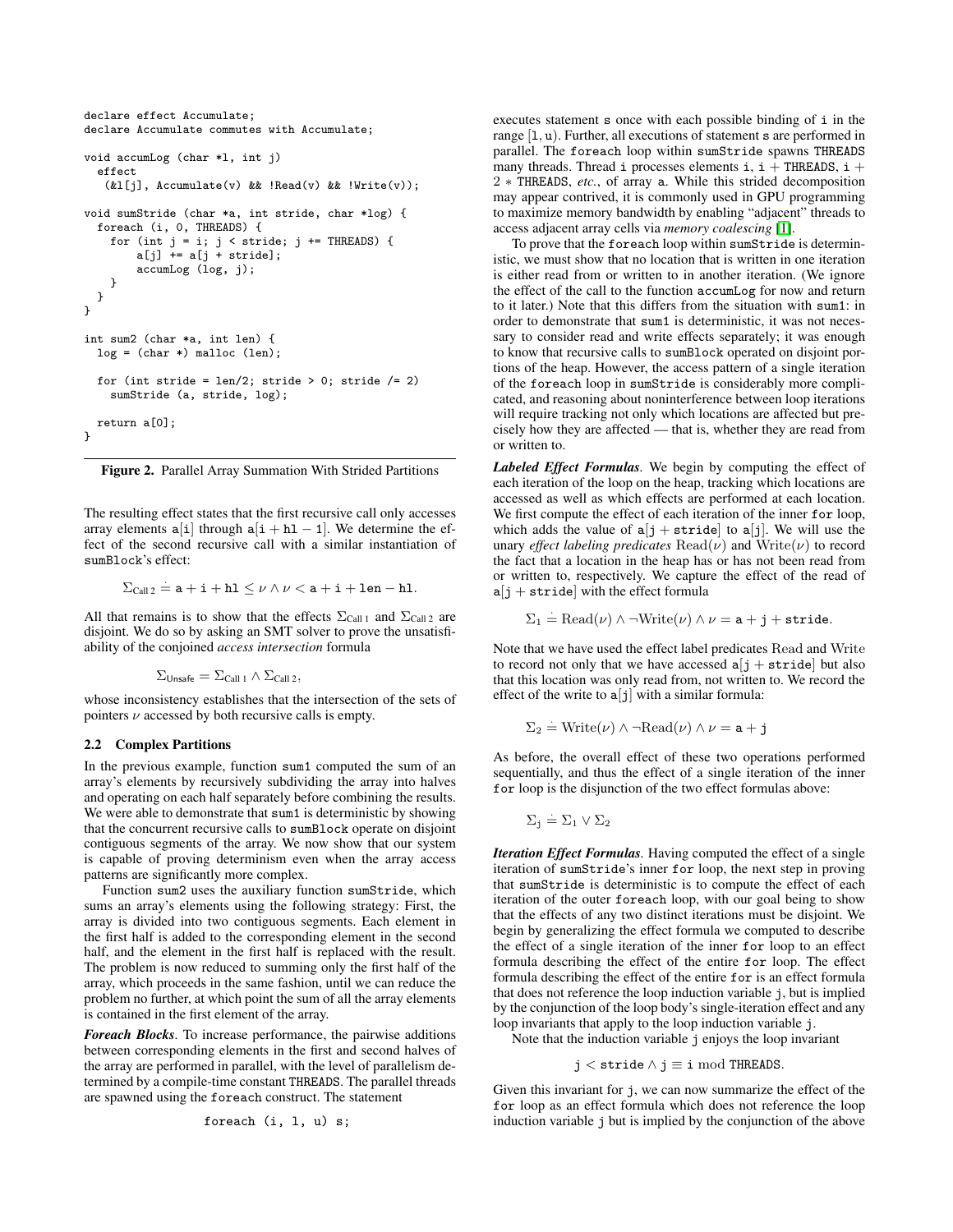invariant on j and the single-iteration effect formula  $\Sigma_j$ :

$$
\Sigma_{\text{for}} = (\text{Write}(\nu) \Rightarrow (\nu - a) \equiv i \mod \text{THREADS})
$$

$$
\land (\text{Write}(\nu) \Rightarrow \nu < a + \text{stride})
$$

$$
\land (\text{Read}(\nu) \Rightarrow \nu \ge a + \text{stride})
$$
(1)

We have now computed the effect of sumStride's inner for loop, and thus the effect of a single iteration of sumStride's outer foreach loop.

*Effect Projection*. We define an effect projection operator  $\pi(\Sigma, E)$ which returns the restriction of the effect formula  $\Sigma$  to the effect label  $E$ . In essence, the effect projection is the formula implied by the conjunction of  $\Sigma$  and  $E(\nu)$ . For example, the projection of the Write effect of iteration i of the foreach loop represents the addresses written by thread i.

*Determinism via Iteration Effect Disjointness.* To prove that the foreach loop is deterministic, we must show that values that are written in one iteration are not read or overwritten in another. First, we show that no two foreach iterations (*i.e.,* threads) write to the same location, or, in other words, that distinct iterations write through disjoint sets of pointers. We establish this fact by asking the SMT solver to prove the unsatisfiability of the *write-write intersection* formula:

$$
\Sigma_{\mathsf{Unsafe}} = \pi(\Sigma_{\mathtt{for}}, \mathsf{Write}) \land \pi(\Sigma_{\mathtt{for}}, \mathsf{Write})[\mathtt{i} \mapsto \mathtt{i}'] \newline \land \mathtt{i} \neq \mathtt{i}' \land 0 \leq \mathtt{i}, \mathtt{i}' < \mathtt{THREADS}.
$$

The formula is indeed unsatisfiable as, from [Equation 1,](#page-3-0)

$$
\pi(\Sigma_{\text{for}}, \text{Write}) = (\nu - \mathbf{a}) \equiv \mathbf{i} \mod \text{THEADS}
$$
  

$$
\wedge \nu < \mathbf{a} + \text{stride}
$$
 (2)

and so, after substituting i' the query formula is

$$
(\nu-\mathtt{a})\equiv \mathtt{i} \bmod{\mathtt{THREADS}} \land (\nu-\mathtt{a}) \equiv \mathtt{i}' \bmod{\mathtt{THREADS}}
$$

which is unsatisfiable when  $i \neq i'$ .

Next, we prove that no heap location is read in one iteration (*i.e.,* thread) and written in another. As before, we verify that the intersection of the pointers read in one iteration with those written in another iteration is empty. Concretely, we ask the SMT solver to prove the unsatisfiability of the *write-read intersection* formula

$$
\Sigma_{\mathsf{Unsafe}} = \pi(\Sigma_{\mathtt{for}}, \mathrm{Write}) \land \pi(\Sigma_{\mathtt{for}}, \mathrm{Read})[\mathtt{i} \mapsto \mathtt{i}'] \land \mathtt{i} \neq \mathtt{i}'
$$

where, from [Equation 1,](#page-3-0) the locations *read* in a single iteration of the foreach loop are described by the Read projection

$$
\pi(\Sigma_{\mathtt{for}}, \mathtt{Read}) \stackrel{\cdot}{=} \nu \geq \mathtt{a} + \mathtt{stride}.
$$

After substituting the the write effect from [Equation 2,](#page-3-1) we can see that the write-read-intersection formula is unsatisfiable as

$$
\nu < \texttt{a} + \texttt{stride} \wedge \nu \geq \texttt{a} + \texttt{stride}
$$

is inconsistent. Thus, by proving the disjointness of the writewrite and write-read effects, we have proved that the foreach loop inside sumStride is deterministic.

#### 2.3 User-Defined Effects

By expressing our effect labeling predicates as ordinary uninterpreted predicates in first-order logic, we open the door to allowing the user to define their own effects. Such user-defined effects are first-class: we reason about them using the same mechanisms as the built-in predicates Read and Write, and effect formulas over user-defined predicates are equally as expressive as those over the built-in predicates.

We return to the sumStride function to demonstrate the use of user-defined effects. The for loop in sumStride tracks how many times the entry  $a[j]$  is written by incrementing the j-th value in the counter array log using the externally-defined function accumLog. We assume that the accumLog function is implemented so that its operation is atomic. Thus, using accumLog to increment the count of the same element in two distinct iterations of the foreach loop does not cause non-determinism.

<span id="page-3-0"></span>*Specifying Effects.* We create a new user-defined effect predicate to track the effect of the accumLog function using the statement

declare effect Accumulate;

This extends the set of effect predicates that our system tracks to

$$
\mathbb{E} = \{\text{Read}, \text{Write}, \text{Accumulate}\}.
$$

We then annotate the prototype of the accumLog function to specify accumLog causes the Accumulate effect to occur on the j-th entry of its parameter array l:

void accumLog (char \*l, int j) effect (&l[j], Accumulate(v) && !Read(v) && !Write(v));

*Specifying Commutativity.* We specify that our user effect Accumulate does not cause nondeterminism even when it occurs on the same location in two separate threads using the *commutativity annotation*

```
declare Accumulate commutes with Accumulate;
```
<span id="page-3-1"></span>This annotation extends the set of pairs of effects that commute with each other — that is, which can occur in either order without affecting the result of the computation. In particular, the commutativity annotation above extends the set of commutable pairs to

 $\mathbb{C} \doteq \{(\text{Read}, \text{Read}), (\text{Accumulate}, \text{Accumulate})\}.$ 

The extended set formally specifies that in addition to pairs of Read effects (included by default), pairs of of Accumulate effects also commute, and hence may be allowed to occur simultaneously.

*Generalized Effect Disjointness.* Finally, we generalize our method for ensuring determinism. We check the disjointness of two effect formulas  $\Sigma_1$  and  $\Sigma_2$  by asking the SMT solver to prove the unsatisfiability of the *effect intersection* formula:

$$
\Sigma_{\text{Unsafe}} = \exists (E_1, E_2) \in (\mathbb{E} \times \mathbb{E} \setminus \mathbb{C}). \pi(\Sigma_1, E_1) \wedge \pi(\Sigma_2, E_2).
$$

That is, for each possible combination of effect predicates that have not been explicitly declared to commute, we check that the two effect sets are disjoint when projected on those effects.

Thus, by declaring an Accumulate effect which is commutative, we are able to verify the determinism of sum2.

*Effect Inference.* In the preceding, we gave explicit loop invariants and heap effects where necessary. Later in this paper, we explain how we use Liquid Type inference [\[28\]](#page-9-4) to reduce the annotation burden on the programmer by automatically inferring the loop invariants and heap effects given above.

*Outline.* The remainder of this paper is organized as follows: In [section 3,](#page-3-2) we give the syntax of  $\overline{LC}_E$  programs, informally explain their semantics, and give the syntax of  $LC_E$ 's types. We define the type system of  $LC_E$  in [section 4.](#page-5-0) In [section 5,](#page-7-0) we give an overview of the results of applying an implementation of a typechecker for  $LC_E$  to a series of examples from the literature. We review related work in [section 6.](#page-8-0)

#### <span id="page-3-2"></span>3. Syntax and Semantics

In this section, we present the syntax of  $LC_E$  programs, informally discuss their semantics, and give the syntax of  $LC_E$  types.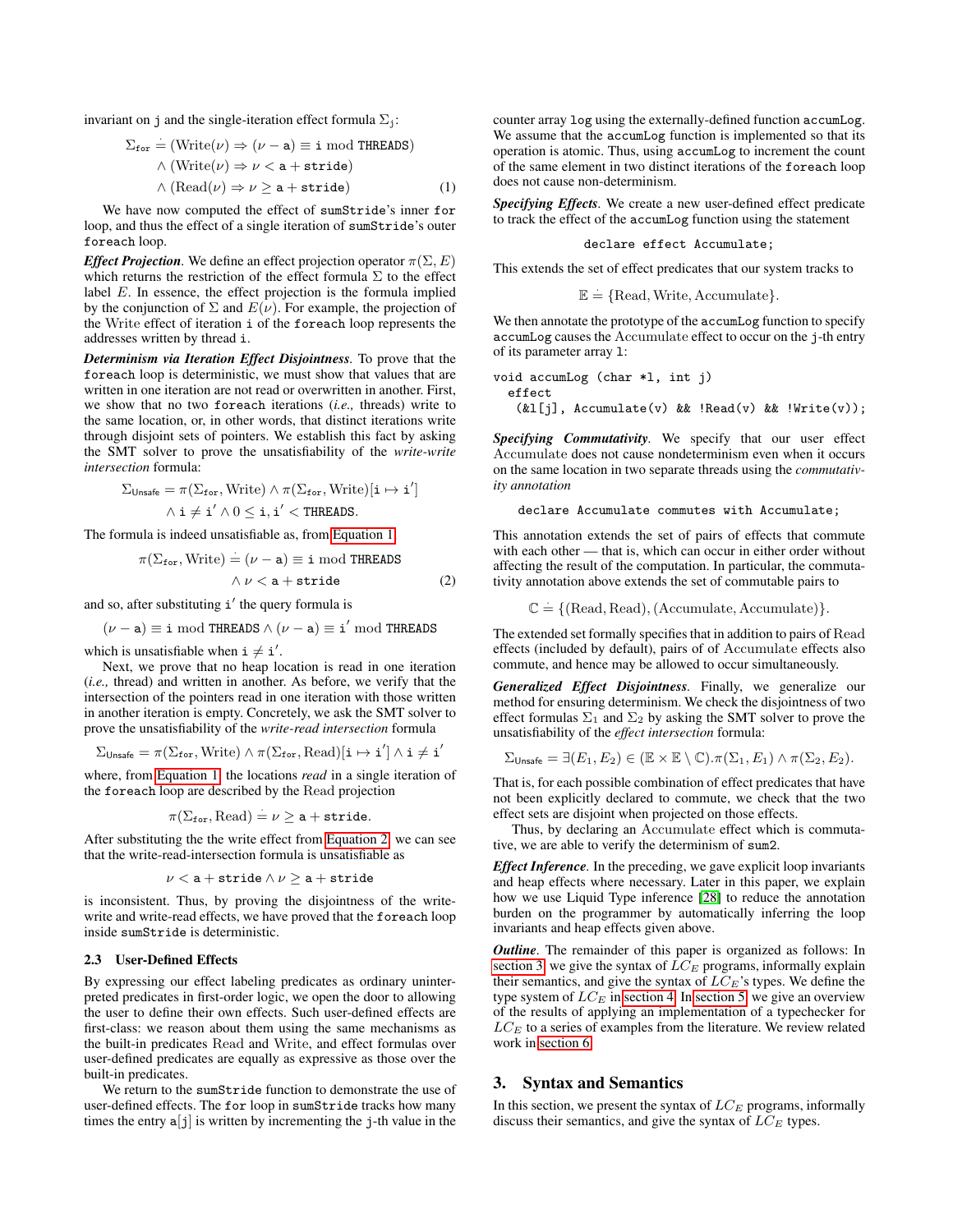| $\boldsymbol{v}$ |                       | $\boldsymbol{x}$<br>$\boldsymbol{n}$<br>$_{\&n}$   | <b>Values</b><br>variable<br>integer<br>pointer |                  |                                                                               | $\begin{array}{cc} ::= & \quad \quad \mathsf{int}(i) \ \quad \quad \mathsf{ref}(l,i) \end{array}$              | <b>Base Types</b><br>integer<br>pointer |
|------------------|-----------------------|----------------------------------------------------|-------------------------------------------------|------------------|-------------------------------------------------------------------------------|----------------------------------------------------------------------------------------------------------------|-----------------------------------------|
|                  |                       |                                                    |                                                 | $\boldsymbol{p}$ | $\mathbf{r} =$                                                                | $\phi(\overline{v})$                                                                                           | <b>Refinement Formulas</b>              |
| $\boldsymbol{a}$ | $\therefore =$        |                                                    | <b>Pure Expressions</b>                         |                  |                                                                               |                                                                                                                |                                         |
|                  |                       | $\boldsymbol{v}$                                   | value                                           |                  |                                                                               | $ ::= \{ \nu : b   p \}$                                                                                       | <b>Refinement Types</b>                 |
|                  |                       |                                                    | arithmetic operation                            |                  |                                                                               |                                                                                                                |                                         |
|                  |                       | $a_1 \circ a_2$<br>$a_1 +_p a_2$<br>$a_1 \sim a_2$ | pointer arithmetic                              |                  |                                                                               |                                                                                                                | <b>Indices</b>                          |
|                  |                       |                                                    | comparison                                      |                  |                                                                               | $\begin{array}{cc} i & ::= & \\ &   & n \\ & &   & n^{+m} \end{array}$                                         | constant                                |
|                  |                       |                                                    |                                                 |                  |                                                                               |                                                                                                                | sequence                                |
| $\epsilon$       | $\mathbf{H}$          |                                                    | <b>Expressions</b>                              |                  |                                                                               |                                                                                                                |                                         |
|                  |                       | $\boldsymbol{a}$                                   | pure expression                                 |                  |                                                                               | $c := \overline{i:\tau}$                                                                                       | <b>Blocks</b>                           |
|                  |                       | $* v$                                              | heap read                                       |                  |                                                                               |                                                                                                                |                                         |
|                  |                       | $*v_1 := v_2$                                      | heap write                                      |                  | $\begin{array}{cc} l & ::= & \\ & &   & \tilde{l} \\ & &   & l_j \end{array}$ |                                                                                                                | <b>Heap Locations</b>                   |
|                  |                       | if v then $e_1$ else $e_2$                         | if-then-else                                    |                  |                                                                               |                                                                                                                | abstract location                       |
|                  |                       | $f(\overline{v})$                                  | function call                                   |                  |                                                                               |                                                                                                                | concrete location                       |
|                  |                       | $\textbf{malloc}(v)$                               | memory allocation                               |                  |                                                                               |                                                                                                                |                                         |
|                  |                       | let $x = e_1$ in $e_2$                             | let binding                                     |                  |                                                                               | $\begin{array}{ccc} h & ::= & \\ & \mid & \varepsilon & \\ & \mid & h:l \mapsto c \end{array}$                 | <b>Heap Types</b>                       |
|                  |                       | letu $x =$ unfold v in e                           | location unfold                                 |                  |                                                                               |                                                                                                                | empty heap                              |
|                  |                       | fold $l$                                           | location fold                                   |                  |                                                                               |                                                                                                                | extended heap                           |
|                  |                       | $e_1 \parallel e_2$                                | parallel composition                            |                  |                                                                               |                                                                                                                |                                         |
|                  |                       | for each x in $v_1$ to $v_2$ $\{e\}$               | parallel iteration                              |                  |                                                                               |                                                                                                                | <b>Heap Effects</b>                     |
|                  |                       |                                                    |                                                 |                  |                                                                               |                                                                                                                | empty effect                            |
| $\,F$            | $::=$                 | $f(\overline{x_i})\{e\}$                           | <b>Function Declarations</b>                    |                  |                                                                               | $\begin{array}{ccc}\n\Sigma &::=&\\ & \mid & \varepsilon\\ & & \mid & \Sigma * \tilde{l} \mapsto p\end{array}$ | extended effect                         |
| $\boldsymbol{P}$ | $ ::= \overline{F} e$ |                                                    | <b>Programs</b>                                 | $\sigma$         |                                                                               | $\overline{z}$ = $(\overline{x_i : \tau_i})/h_1 \rightarrow \tau/h_2/\Sigma$ Function Schemes                  |                                         |
|                  |                       |                                                    |                                                 |                  |                                                                               |                                                                                                                |                                         |

<span id="page-4-0"></span>Figure 3. Syntax of  $LC_E$  programs

#### 3.1 Programs

The syntax of  $LC_E$  programs is shown in [Figure 3.](#page-4-0) Most of the expression forms for expressing sequential computation are standard or covered extensively in previous work [\[28\]](#page-9-4); the expression forms for parallel computation are new to this work.

*Values*. The set of  $LC_E$  values v includes program variables, integer constants  $n$ , and constant pointer values  $\& n$  representing addresses in the heap. With the exception of the null pointer value &0, constant pointer values do not appear in source programs.

*Expressions.* The set of pure  $LC_E$  expressions a includes values v, integer arithmetic expressions  $a_1 \circ a_2$ , where  $\circ$  is one of the standard arithmetic operators +, −, ∗, *etc.*, pointer arithmetic expressions  $a_1 + p a_2$ , and comparisons  $a_1 \sim a_2$  where  $\sim$  is one of the comparison operators  $=$ ,  $\lt$ ,  $>$ , *etc*. Following standard practice, zero and non-zero values represent falsity and truth, respectively.

The set of  $LC_E$  expressions e includes the pure expressions a as well as all side-effecting operations. The expression forms for pointer read and write, if-then-else, function call, memory allocation, and let binding are all standard. The location unfold and fold expressions are used to support type-based reasoning about the heap using strong updates As they have no effect on the dynamic semantics of  $LC_E$  programs, we defer discussion of location unfold and fold expressions to [section 4.](#page-5-0)

*Parallel Expressions.* The set of  $LC_E$  expressions includes two forms for expressing parallel computations. The first, parallel composition  $e_1 \parallel e_2$ , evaluates expressions  $e_1$  and  $e_2$  in parallel and returns when both subexpressions have evaluated to values.

The second parallel expression form is the parallel iteration expression form for each x in  $v_1$  to  $v_2$  {e}, where  $v_1$  and  $v_2$  are integer values. A parallel iteration expression is evaluated by evaluating the body expression  $e$  once for each possible binding of variable  $x$ to an integer in the range  $[v_1, v_2]$ . All iterations are evaluated in parallel, and the parallel iteration expression returns when all iterations have finished evaluating. Both forms of parallel expressions are evaluated solely for their side effects.

<span id="page-4-1"></span>Figure 4. Syntax of  $LC_E$  types

*Functions and Programs.* A function declaration  $f(\overline{x_i}) \{e\}$  declares a function f with arguments  $x_i$  whose body is the expression e. The return value of the function is the value of the expression. An  $LC_E$  program consists of a sequence of function declarations  $F$ followed by an expression  $e$  which is evaluated in the environment containing the previously-declared functions.

#### 3.2 Types

The syntax of  $LC_E$  types is shown in [Figure 4.](#page-4-1)

*Base Types.* The base types b of  $LC_E$  include integer types  $\text{int}(i)$ and pointer types  $\text{ref}(l, i)$ . The integer type  $\text{int}(i)$  describes an integer whose value is in the set described by the index  $i$ ; the set of indices is described below. The pointer type  $\texttt{ref}(l, i)$  describes a pointer value to the heap location  $l$  whose offset from the beginning of location  $l$  is an integer belonging to the set described by index  $i$ .

*Indices*. The language of  $LC_E$  base types uses *indices* i to approximate the values of integers and the offsets of pointers from the starts of the heap locations where they point. There are two forms of indices. The first, the singleton index  $n$ , describes the set of integers  $\{n\}$ . The second, the sequence index  $n^{+m}$ , represents the sequence of offsets  ${n + lm}_{l=0}^{\infty}$ .

*Refinement Types.* The  $LC_E$  refinement types  $\tau$  are formed by joining a base type  $b$  with a refinement formula  $p$  to form the refinement type  $\{v : b \mid p\}$ . The distinguished *value variable*  $v$ refers to the value described by this type. The *refinement formula* p is a logical formula  $\phi(\nu, \overline{v})$  over  $LC_E$  values  $\overline{v}$  and the value variable  $\nu$ . The type  $\{\nu : b \mid p\}$  describes all values  $\nu$  of base type b that satisfy the formula  $p[\nu \mapsto v]$ . Our refinements are firstorder formulas with equality, uninterpreted functions, and linear arithmetic.

When it is unambiguous from the context, we use  $b$  to abbreviate  $\{\nu : b \mid \text{true}\}.$ 

*Blocks*. A block c describes the contents of a heap location as a sequence of bindings from indices i to refinement types  $\tau$ . Each binding  $i : \tau$  states that a value of type  $\tau$  is contained in the block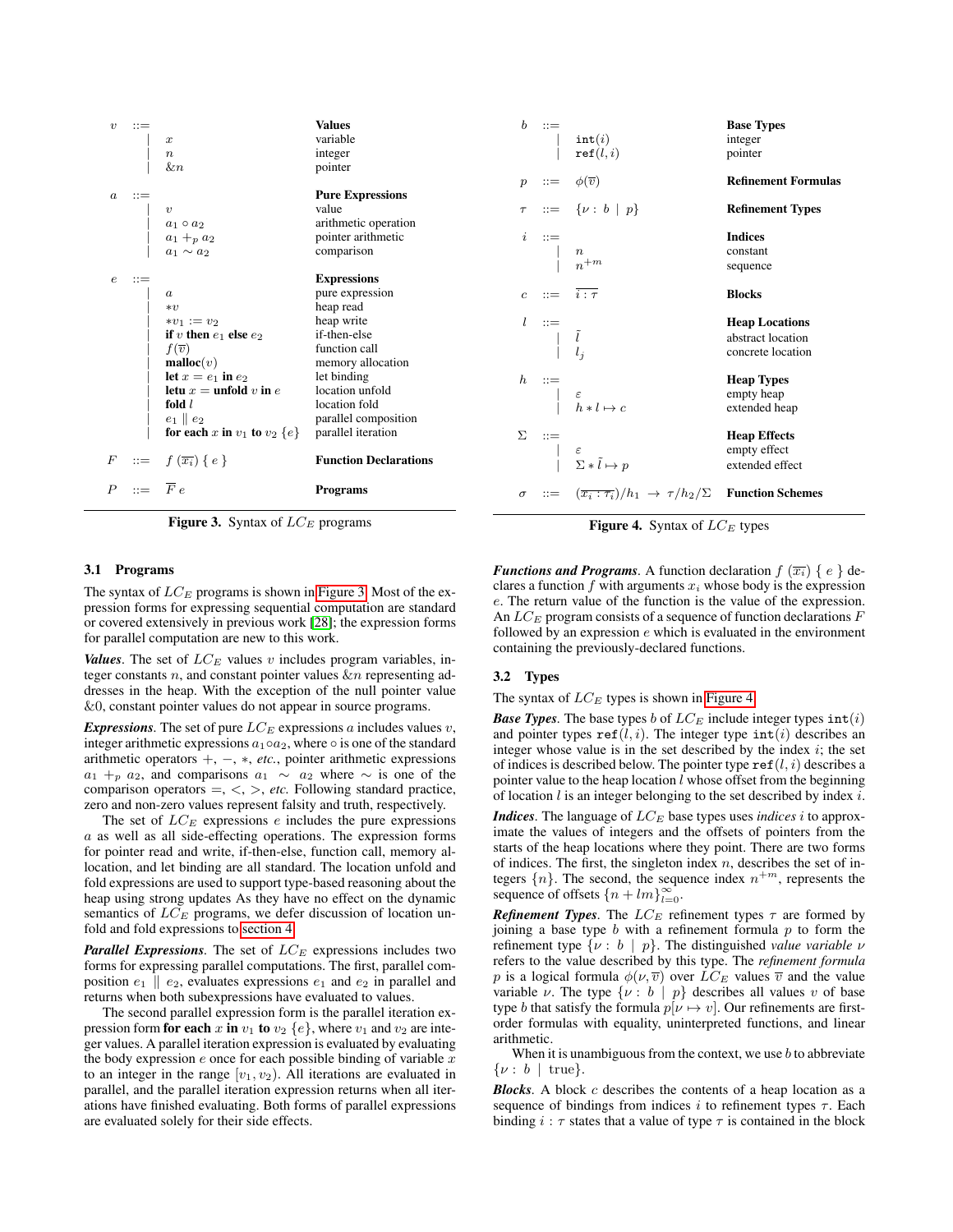at each offset  $n$  from the start of the block which is described by the index i. Bindings of the form  $m : \tau$ , where types are bound to singleton indices, refer to exactly one element within the block; as such, we allow the refinement formulas within the same block to refer to the value at offset m using the syntax  $@m$ . We require all indices in a block to be disjoint.

*Heap Types.* Heap types h statically describe the contents of runtime heaps as sets of bindings from heap locations  $l$  to blocks  $c$ . A heap type is either the empty heap  $\varepsilon$  or a heap h extended with a binding from location l to block c, written  $h * l \mapsto c$ . The location  $l$  is either an *abstract location*  $\tilde{l}$ , which corresponds to arbitrarily many run-time heap locations, or a *concrete location*  $l_i$ , which corresponds to exactly one run-time heap location. The distinction between abstract and concrete locations is used to implement a form of sound strong updates on heap types in the presence of aliasing, unbounded collections, and concurrency; we defer detailed discussion to [section 4.](#page-5-0) Locations may be bound at most once in a heap.

*Heap Effects.* A heap effect  $\Sigma$  describes the effect of an expression on a set of heap locations as a set of bindings from heap locations  $l$  to effect formulas  $p$ . A heap effect is either the empty effect  $\varepsilon$  or an effect  $\Sigma$  extended with a binding from location  $\hat{l}$  to an *effect formula* p over the in-scope program variables and the value variable  $\nu$ , written  $\Sigma * \tilde{l} \mapsto p$ . Intuitively, an effect binding  $\tilde{l} \mapsto p$ describes the effect of an expression on location  $\tilde{l}$  as the set of pointers v such that the formula  $p[\nu \mapsto v]$  is valid. Note that we only bind abstract locations in heap effects.

*Effect Formulas.* The formula portion of an effect binding can describe the effect of an expression with varying degrees of precision, from simply describing whether the expression accesses the location at all, to describing which offsets into a location are accessed, to describing which offsets into a location are accessed and how they are accessed (*e.g.* whether they are read or written).

For example, if we use the function  $BB(\nu)$  to refer to the beginning of the block where  $\nu$  points, we can record the fact that expression e accesses the first ten items in the block at location  $\tilde{l}$ (for either reading or writing) with the effect binding

$$
\tilde{l} \mapsto \text{BB}(\nu) \le \nu \wedge \nu < \text{BB}(\nu) + 10,
$$

*i.e.*, by stating that all pointers used by  $e$  to accesses location  $l$ satisfy the above formula. To record that an expression does not access location  $l$  at all, we ascribe it the effect formula false.

We add further expressiveness to our language of effect formulas by enriching it with effect-specific predicates used to describe the particular effects that occurred within a location. We use the unary predicates  $\text{Read}(v)$  and  $\text{Write}(v)$  to indicate that pointer v was read from or written to, respectively. Using these predicates, we can precisely state how an expression depends upon or affects the contents of a heap location.

For example, we can specify that an expression does not write to a location  $l$  using the effect binding

$$
\tilde{l} \mapsto \neg \text{Write}(\nu).
$$

On the other hand, we may specify precisely which offsets into  $\tilde{l}$ are written by using Write to guard a predicate describing a set of pointers into  $\hat{l}$ . For example, the effect binding

$$
\tilde{l} \mapsto \text{Write}(\nu) \Rightarrow (\text{BB}(\nu) \leq \nu \wedge \nu < \text{BB}(\nu) + 10)
$$

describes an expression which writes to the first ten elements of the block at  $l$ .

Effect predicates like Read and Write may only appear in heap effect bindings; they may not appear in type refinements.

*Function Schemes.* A  $LC_E$  *function scheme* 

$$
(\overline{x_i:\tau_i})/h_1 \rightarrow \tau/h_2/\Sigma
$$

is the type of functions which take arguments  $x_i$  of corresponding types  $\tau_i$  in a heap of type  $h_1$ , return values of type  $\tau$  in a heap of type  $h_2$ , and incur side-effects described by the heap effect  $\Sigma$ . The types of function parameters may depend on the other function parameters, and the type of the input heap may depend on the parameters. The types of the return value, output heap, and heap effect may depend on the types of the parameters. We implicitly quantify over all the location names appearing in a function scheme.

#### <span id="page-5-0"></span>4. Type System

In this section, we present the typing rules of  $LC_E$ . We begin with a discussion of  $LC_E$ 's type environments. We then discuss  $LC_E$ 's expression typing rules, paying particular attention to how the rules carefully track side effects. Finally, we describe how we use tracked effects to ensure determinism.

*Type Environments.* Our typing rules make use of three types of environments. A *local environment*, Γ, is a sequence of *type bindings* of the form  $x:\tau$  recording the types of in-scope variables and *guard formulas* p recording any branch conditions under which an expression is evaluated. A global environment, Φ, is a sequence of function type bindings of the form  $f : S$  which maps functions to their refined type signatures. Finally, an effect environment Π is a pair  $(\mathbb{E}, \mathbb{C})$ . The first component in the pair,  $\mathbb{E}$ , is a set of effect label predicates. The second component in the pair, C, is a set of pairs of effect label predicates such that  $(E_1, E_2) \in \mathbb{C}$  states that effect  $E_1$  *commutes* with  $E_2$ . By default,  $E$  includes the built-in effects, Read and Write, and  $\mathbb C$  includes the pair (Read, Read), which states that competing reads to the same address in different threads produce a result that is independent of their ordering. In our typing rules, we implicitly assume a single global effect environment Π.

Local environments are well-formed if each bound type or guard formula is well-formed in the environment that precedes it. An effect environment  $(\mathbb{E}, \mathbb{C})$  is well-formed as long as  $\mathbb{C}$  is symmetric and only references effects in the set  $\mathbb{E}$ , *i.e.*,  $\mathbb{C} \subseteq \mathbb{E} \times \mathbb{E}$ , and  $(E_1, E_2) \in \mathbb{C}$  iff  $(E_2, E_1) \in \mathbb{C}$ .

| $\Gamma ::= \epsilon   x : \tau; \Gamma   p; \Gamma$ | (Local Environment)  |
|------------------------------------------------------|----------------------|
| $\Phi ::= \epsilon   f : \sigma; \Phi$               | (Global Environment) |
| $\mathbb{E} ::= \{Read, Write\} \mid E; \mathbb{E}$  |                      |
| $\mathbb{C} ::= (Read, Read)   (E, E); \mathbb{C}$   |                      |
| $\Pi ::= (\mathbb{E}, \mathbb{C})$                   | (Effect Environment) |

#### <span id="page-5-1"></span>4.1 Typing Judgments

We now discuss the rules for ensuring type well-formedness, subtyping, and typing expressions. Due to space constraints, we only present the formal definitions of the most pertinent rules, and defer the remainder to the accompanying technical report [\[16\]](#page-9-5).

*Subtyping Judgments.* The rules for subtyping refinement types are straightforward: type  $\tau_1$  is a subtype of  $\tau_2$  in environment  $\Gamma$ , written  $\Gamma \vdash \tau_1 \prec : \tau_2$ , if 1)  $\tau_1$ 's refinement implies  $\tau_2$  under the assumptions recorded as refinement types and guard predicates in Γ and 2)  $τ_1$ 's index is included in  $τ_2$ 's when both are interpreted as sets.

Heap type  $h_1$  is a subtype of  $h_2$  in environment Γ, written  $\Gamma \vdash h_1 \prec h_2$ , if both heaps share the same domain and, for each location  $l$ , the block bound to  $l$  in  $h_1$  is a subtype of the block bound to  $l$  in  $h_2$ . Subtyping between blocks is pairwise subtyping between the types bound to each index in each block; we use substitutions to place bindings to offsets  $@i$  in the environment.

Because effect formulas are first-order formulas, subtyping between effects is simply subtyping between refinement types: an effect  $\Sigma_1$  is a subtype of  $\Sigma_2$  in environment  $\Gamma$ , written  $\Gamma \vdash \Sigma_1$  <: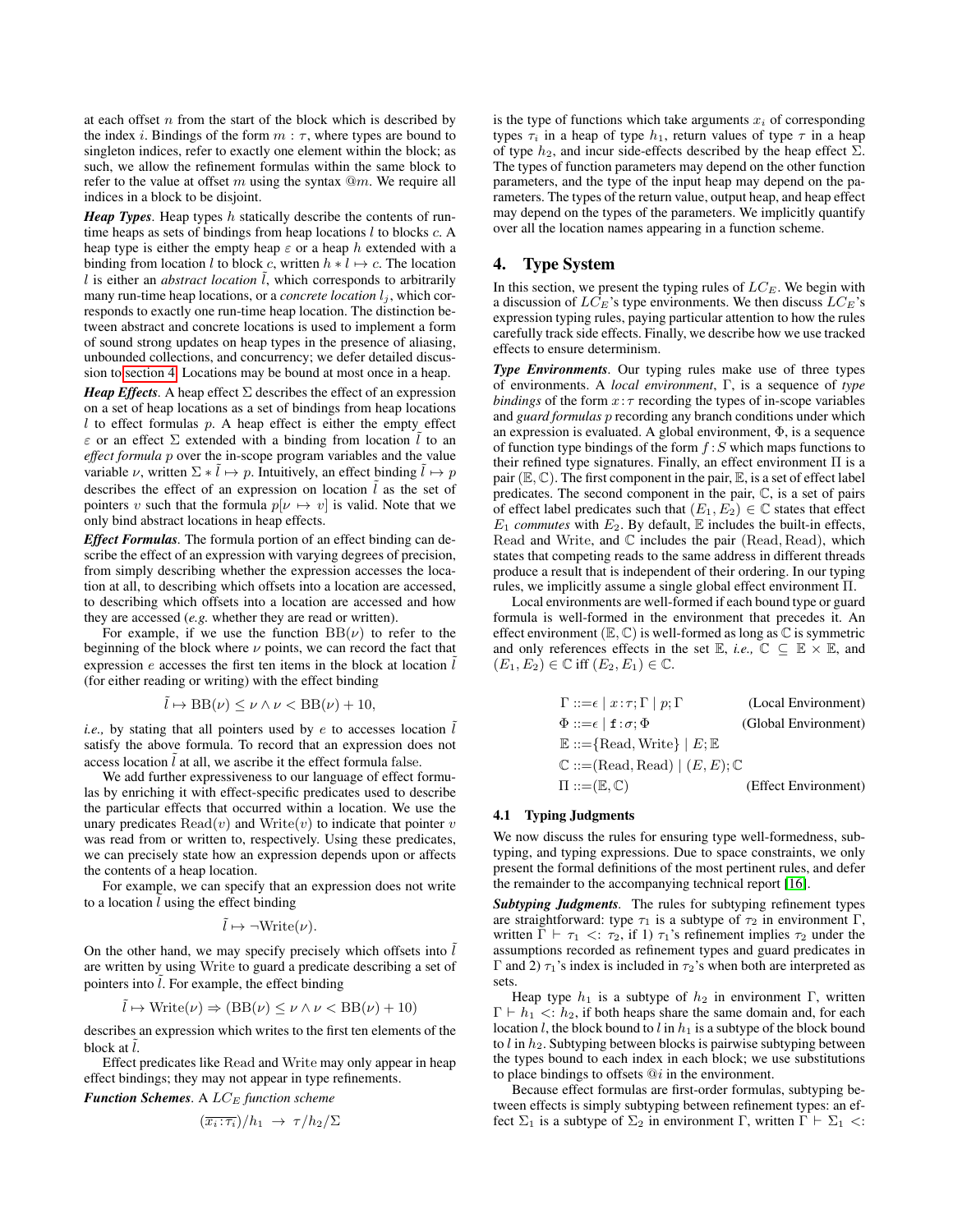$\Sigma_2$ , if each effect formula bound to a location in  $\Sigma_1$  implies the formula bound to the same location in  $\Sigma_2$  using the assumptions in  $\Gamma$ .

**Type Well-Formedness**. The type well-formedness rules of  $LC_E$ ensure that all refinement and effect formulas are well-scoped and that heap types and heap effects are well-defined maps over locations. These rules are straightforward; we briefly discuss them below, deferring their formal definitions [\[16\]](#page-9-5).

A heap effect  $\Sigma$  is well-formed with respect to environment  $\Gamma$ and heap h, written  $\Gamma$ ,  $h \vdash \Sigma$ , if it binds only abstract locations which are bound in  $h$ , binds a location at most once, and binds locations to effect formulas which are well-scoped in Γ. Further, an effect formula p is well-formed in an effect environment ( $\mathbb{E}, \mathbb{C}$ ) if all effect names in  $p$  are present in  $E$ .

A refinement type  $\tau$  is well-formed with respect to Γ, written  $\Gamma \vdash \tau$ , if its refinement predicate references only variables contained in Γ. A heap type h is well-formed in environment  $\Gamma$ , written  $\Gamma \vdash h$ , if it binds any location at most once, binds a corresponding abstract location for each concrete location it binds, and contains only well-formed refinement types.

A "world" consisting of a refinement type, heap type, and heap effect is well-formed with respect to environment Γ, written  $\Gamma \vdash$  $\tau/h/\Sigma$ , if, with respect to the environment Γ, the type and heap type are well-formed and the heap effect  $\Sigma$  is well-formed with respect to the heap h.

The rule for determining the well-formedness of function type schemes is standard.

*Pure Expression Typing.* The rules for typing a pure expression a in an environment Γ, written  $\Gamma \vdash a : \tau$ , are straightforward, and are deferred to [\[16\]](#page-9-5). These rules assign each pure expression a refinement type that records the exact value of the expression.

*Expression Typing and Effect Tracking.* [Figure 5](#page-6-0) shows the rules for typing expressions which explicitly manipulate heap effects to track or compose side-effects. Each expression is typed with a refinement type, a refinement heap assigning types to the heap's contents after evaluating the expression, and an effect which records how the expression accesses each heap location as a mapping from locations to effect formulas. We use the abbreviation void to indicate the type  $\{\nu : \text{int}(0) \mid \text{true}\}.$ 

Pointer dereference expressions  $*v$  are typed by the rule [T-READ]. The value  $v$  is typed to find the location and index into which it points in the heap; the type of the expression is the type at this location and index. The rule records the read's effect in the heap by creating a new binding to  $v$ 's abstract location,  $l$ , and uses the auxiliary function *logEffect* to create an effect formula which states that the only location that is accessed by this dereference is exactly that pointed to by  $v$  (*i.e.*,  $v = v$ ), that the location is read  $(i.e., Read(\nu))$ , and that no other effect occurs.

The rules for typing heap-mutating expressions of the form  $*v_1 := v_2$ , [T-SUPD] and [T-WUPD], are similar to [T-READ]. The two rules for mutation differ only in whether they perform a strong update on the type of the heap, *i.e.,* writing through a pointer with a singleton index strongly updates the type of the heap, while writing through a pointer with a sequence index does not.

Expressions are sequenced using the let construct, typed by rule [T-LET]. The majority of the rule is standard; we discuss only the portion concerning effects. The rule types expressions  $e_1$  and  $e_2$  to yield their respective effects  $\Sigma_1$  and  $\Sigma_2$ . The effect of the entire let expression is the composition of the two effects,  $\Sigma_1 \oplus \Sigma_2$ , defined in [Figure 5.](#page-6-0) We check that  $\Sigma_2$  is well-formed in the initial environment to ensure that the variable  $x$  does not escape its scope.

Rule [T-PAR] types the parallel composition expression  $e_1$  || e<sub>2</sub>. Expressions e<sub>1</sub> and e<sub>2</sub> are typed to obtain their effects  $\Sigma_1$ and  $\Sigma_2$ . We then use the OK judgment, defined in [Figure 5,](#page-6-0) to verify that effects  $\Sigma_1$  and  $\Sigma_2$  commute, *i.e.*, that the program remains deterministic regardless of the interleaving of the two

**Typing Rules**  $\left[ \Phi, \Gamma, h \vdash e : \tau / h_2 / \Sigma \right]$ 

$$
\frac{\Gamma \vdash v : \text{ref}(l_j, i) \quad h = h_1 * l_j \mapsto \dots, i:\tau, \dots
$$
\n
$$
\frac{\Phi, \Gamma, h \vdash v : \tau/h/\tilde{l} \mapsto logEffect(v, Read)}{h = h_1 * l_j \mapsto \dots, n : b, \dots}
$$
\n
$$
\Gamma \vdash v_1 : \text{ref}(l_j, n) \quad \Gamma \vdash v_2 : b
$$
\n
$$
h' = h_1 * l_j \mapsto \dots, n : \{v : b \mid v = v_2\}, \dots
$$
\n
$$
\Phi, \Gamma, h \vdash v_1 := v_2 : \text{void}/h/\tilde{l} \mapsto logEffect(v_1, Write) \quad [\text{T-SUPD}]
$$
\n
$$
\Gamma \vdash v_2 : \hat{\tau} \quad h = h_1 * l_j \mapsto \dots, n^+ m : \hat{\tau}, \dots
$$
\n
$$
\frac{\Gamma \vdash v_2 : \hat{\tau} \quad h = h_1 * l_j \mapsto \dots, n^+ m : \hat{\tau}, \dots}{h, h \vdash v_1 : \text{ref}(l_j, n^+ m)}
$$
\n
$$
\frac{\Phi, \Gamma, h \vdash v_1 : \text{ref}(l_j, n^+ m) \cdot \frac{\Phi, \Gamma, h \vdash e_2 : \hat{\tau}_2/h_2/\tilde{\Sigma}_2 \quad \Gamma \vdash \hat{\tau}_2/h_2/\tilde{\Sigma}_2}{h, h \vdash v_1 : \text{inf}(h/\tilde{\Sigma}_1 \quad \Phi, \Gamma, h \vdash e_2 : \hat{\tau}_2/h_2/\Sigma_1 \oplus \tilde{\Sigma}_2 \quad [\text{T-LET}] \cdot \Phi, \Gamma, h \vdash e_1 : \tau_1/h/\tilde{\Sigma}_1 \quad \Phi, \Gamma, h \vdash e_2 : \tau_2/h/\tilde{\Sigma}_2 \quad [\text{T-LET}] \cdot \Phi, \Gamma, h \vdash e_1 : \tau_1/h/\tilde{\Sigma}_1 \quad \Phi, \Gamma, h \vdash e_2 : \tau_2/h/\tilde{\Sigma}_2 \quad [\text{T-LET}] \cdot \Phi, \Gamma, h \vdash e_1 : \tau_1/h/\tilde{\Sigma}_1 \quad \Phi, \Gamma, h \vdash e_2 : \tau_2/h/\tilde{\Sigma}_2 \quad [\text{T-LET}] \cdot \Phi, \Gamma, h \vdash e_1 : \tau_1/h/\tilde{\Sigma}_1 \quad \Phi
$$

$$
\Psi(E_1, E_2) = \pi(p_1, E_1) \wedge \pi(p_2, E_2)
$$
  
\n
$$
\frac{\forall (E_1, E_2) \in (\mathbb{E} \times \mathbb{E}) \setminus \mathbb{C}. \text{Unsat}([\Gamma] \wedge \Psi(E_1, E_2))}{\Gamma \vdash OK(p_1, p_2)}
$$
  
\n
$$
\forall l \in Dom(\Sigma_1 \oplus \Sigma_2). \Gamma \vdash OK(\text{LU}(\Sigma_1, l), \text{LU}(\Sigma_2, l))
$$

 $\Gamma \vdash OK(\Sigma_1, \Sigma_2)$ 

Effects Operations

$$
\Sigma_1 \oplus \Sigma_2 = \{l \mapsto LU(\Sigma_1, l) \vee LU(\Sigma_2, l)\}_{l \in \bigcup Dom(\Sigma_{1,2})}
$$
  
\n
$$
LU(\Sigma, l) = \begin{cases} \Sigma(l) & l \in Dom(\Sigma) \\ \text{false} & \text{o.w.} \end{cases}
$$
  
\n
$$
\pi(p, E) = p[E \mapsto \text{Check} | \wedge \text{Check}(\nu))
$$

 $logEffect(v, E) = E(v) \wedge \nu = v \wedge_{E' \in \mathbb{E} \backslash \{E\}} \neg E'(\nu)$ 

#### <span id="page-6-0"></span>Figure 5. Typing Rules

concurrently-executing expressions. We give  $e_1 \parallel e_2$  the effect  $\Sigma_1 \oplus \Sigma_2$ . We require that the input heap for a parallel composition expression must be *abstract*, that is, contain only bindings for parallel compositions; this forces the expressions which are run in parallel to unfold any locations they access, which in turn enforces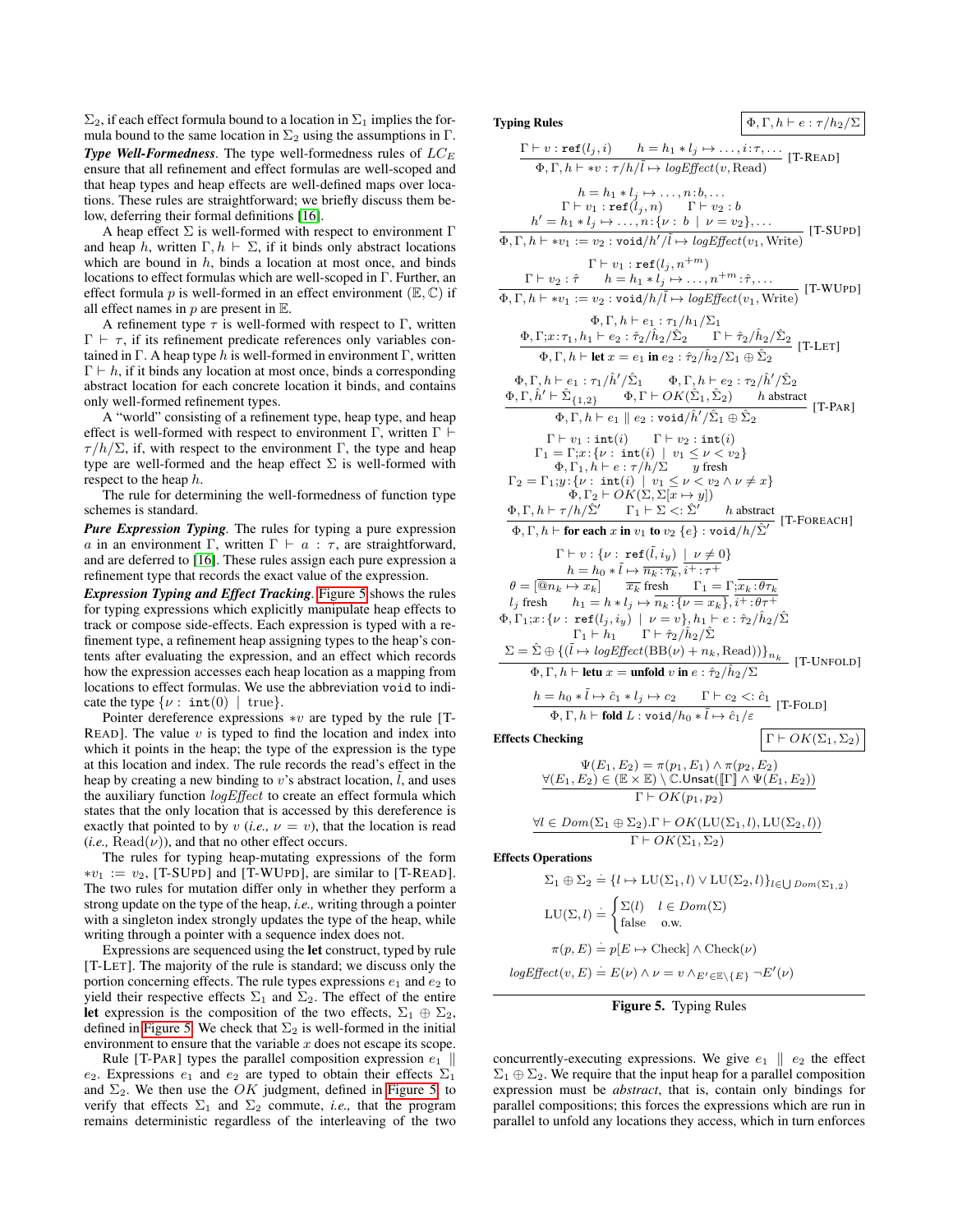several invariants that will prevent the type system from unsoundly assuming invariants in one thread which may be broken by the heap writes performed in another. We elaborate on this below.

Rule [T-FOREACH] types the foreach parallel loop expression. The loop induction variable  $i$  ranges over values between  $v_1$  and  $v_2$ , exclusive; we type the body expression  $e$  in the environment enriched with an appropriate binding for  $i$  and compute the resulting heap and per-iteration effect  $\Sigma$ . We require that the heap is loop-invariant. To ensure that the behavior of the foreach loop is deterministic, we must check that the effects of distinct iterations do not interfere. Hence, we check non-interference at two arbitrary, distinct iterations by adding a binding for a fresh name  $j$  to the environment with the invariant that  $i \neq j$ , and verifying with OK that the effect at an iteration i,  $\Sigma$ , commutes with the effect at a distinct iteration  $j$ ,  $\Sigma[i \mapsto j]$ . We return  $\Sigma'$ , which subsumes  $\Sigma$  but is well-formed in the original environment, ensuring that the loop induction variable  $i$  does not escape its scope. As with [T-PAR], we require that the input heap is abstract, for the same reasons.

*Strong Updates and Concurrency.* The rules [T-UNFOLD] and [T-FOLD] are used to implement a local non-aliasing discipline for performing strong updates on the types of heap locations when only one pointer to the location is accessed at a time. The mechanism is similar to freeze/thaw and adopt/focus [\[34,](#page-9-6) [10\]](#page-9-7). These rules are treated in previous work [\[28\]](#page-9-4); we now discuss how these rules handle effects and briefly recap their handling of strong updates.

Rule [T-UNFOLD] types the letu construct for unfolding a pointer to an abstract location,  $l$ , to obtain a pointer to a corresponding concrete location,  $l_j$ , bound to the variable x. [T-UNFOLD] constructs the block bound to  $l_j$  by creating a skolem variable  $x_j$ for each binding of a singleton index  $n_i$  to a type  $\tau_i$ ; the binding is a singleton index in a concrete location, so it corresponds to exactly one datum on the heap. We apply an appropriate substitution to the elements within the block, then typecheck the body expression e with respect to the extended heap and enriched environment. Wellformedness constraints ensure that an abstract location is never unfolded twice in the same scope and that  $x$  does not escape its scope.

We allow two concurrently-executing expressions to unfold, and thus simultaneously access, the same abstract location. When a location is unfolded, our type system records the refinement types bound to each of its singleton indices in the environment. If we do not take care, the refinement types bound to singleton indices and recorded in the environment may be invalidated by an effect (*e.g.* a write) occurring in a simultaneously-executing expression.Thus, an expression which unfolds a location *implicitly* depends on the data whose invariants are recorded in its environment at the time of unfolding. To capture these implicit dependencies, when a pointer  $v$  is unfolded, we conservatively record a pseudo-read [\[33\]](#page-9-8) at each singleton offset  $n_k$  within the block into which v points by recording in the heap effect that the pointer  $BB(v)+n_k$  is read, where  $BB(v)$ is the beginning of the memory block where  $v$  points. Then, the invariant recorded in the environment at the unfolding is preserved, as any violating writes would get caught by the determinism check.

Rule [T-FOLD] removes a concrete location from the heap so that a different pointer to the same abstract location may be unfolded. The rule ensures that the currently-unfolded concrete location's block is a subtype of the corresponding abstract location's so that we can be sure that the abstract location's invariant holds when it is unfolded later. The fold expression has no heap effect.

*Program Typing.* The remaining expression forms do not manipulate heap effects; as their typing judgments are straightforward and covered in previous work [\[28\]](#page-9-4), we defer their definition [\[16\]](#page-9-5). We note that the rule for typing if expressions records the value of the branch condition in the environment when typing each branch. The judgments for typing function declarations and programs in  $LC_E$ are straightforward and are deferred to [\[16\]](#page-9-5).

| Program     | LOC | Ouals | Annot | <b>Changes</b> | T(s) |
|-------------|-----|-------|-------|----------------|------|
| Reduce      | 39  |       |       | N/A            | 8.8  |
| SumReduce   | 39  |       |       |                | 1.8  |
| QuickSort   | 73  |       |       | N/A            | 5.9  |
| MergeSort   | 95  |       |       |                | 32.4 |
| <b>IDEA</b> | 222 |       |       |                | 59.7 |
| K-Means     | 458 |       | 10    | 16             | 63.7 |

<span id="page-7-1"></span>Table 1. (LOC) is the number of source code lines as reported by *sloccount*, (Quals) is the number of logical qualifiers required to prove memory safety and determinism, (Annot) is the number of annotated function signatures plus the number of effect and commutativity declarations. (Changes) is the number of program modifications, (T) is the time in seconds taken for verification.

#### 4.2 Handling Effects

We now describe the auxiliary definitions used by the typing rules of [subsection 4.1](#page-5-1) for checking effect noninterference.

*Combining Effects*. In [Figure 5,](#page-6-0) we define the  $oplus$  operator for combining effects. Our decision to encode effects as formulas in first-order logic makes the definition of this operator especially simple: for each location l, the combined effect of  $\Sigma_1$  and  $\Sigma_2$  on location l is the disjunction of of the effects on l recorded in  $\Sigma_1$  and  $\Sigma_2$ . We use the auxiliary function  $LU(\Sigma, l)$  to look up the effect formula for location l in  $\Sigma$ ; if there is no binding for l in  $\Sigma$ , the false formula, indicating no effect, is returned instead.

*Effects Checking.* We check the noninterference of heap effects  $\Sigma_1$ ,  $\Sigma_2$  using the OK judgment, defined in [Figure 5.](#page-6-0) The effects are noninterfering if the formulas bound to locations in both heap effects are pairwise noninterfering. Two effect formulas  $p_1$  and  $p_2$  are noninterfering as follows. For each pair of non-commuting effects  $E_1$  and  $E_2$  in the set  $\mathbb E$ , we project the set of pointers in  $p_1$  (resp.,  $p_2$ ) which are accessed with effect  $E_1$  (resp.,  $E_2$ ) using the effect projection operator  $\pi$ . Now, if the conjunction of the projected formulas is unsatisfiable, the effect formulas are noninterfering.

*User-Defined Effects and Commutativity.* We allow our set of effects  $E$  to be extended with additional effect label predicates by the user. To specify how these effects interact, commutativity annotations can be provided that indicate which effects do not result in nondeterministic behavior when run simultaneously. Then, the user may override the effect of any function by providing an effect  $\Sigma$  as an annotation, allowing additional flexibility to specify domain-specific effects or override the effect system if needed.

### <span id="page-7-0"></span>5. Evaluation

We have implemented the techniques in this paper as an extension to CSOLVE, a refinement type-based verifier for C. CSOLVE takes as input a C program and a set of logical qualifiers, or formulas over the value variable  $\nu$ , to use in refinement and effect inference. CSOLVE then checks the program both for memory safety errors (*e.g.* out-of-bounds array accesses, null pointer dereferences) and non-determinism. If CSOLVE determines that the program is free from such errors, it outputs an annotation file containing the types of program variables, heaps, functions, and heap effects. If CSOLVE cannot determine that the program is safe, it outputs an error message with the line number of the potential error and the inferred types of the program variables in scope at that location.

*Type and Effect Inference.* CSOLVE infers refinement types and effect formulas using the predicate abstraction-based Liquid Types [\[28\]](#page-9-4) technique; we give a high-level overview here. We note that there are expressions whose refinement types and heap effects cannot be constructed from the types and heap effects of subexpressions or from bindings in the heap and environment but instead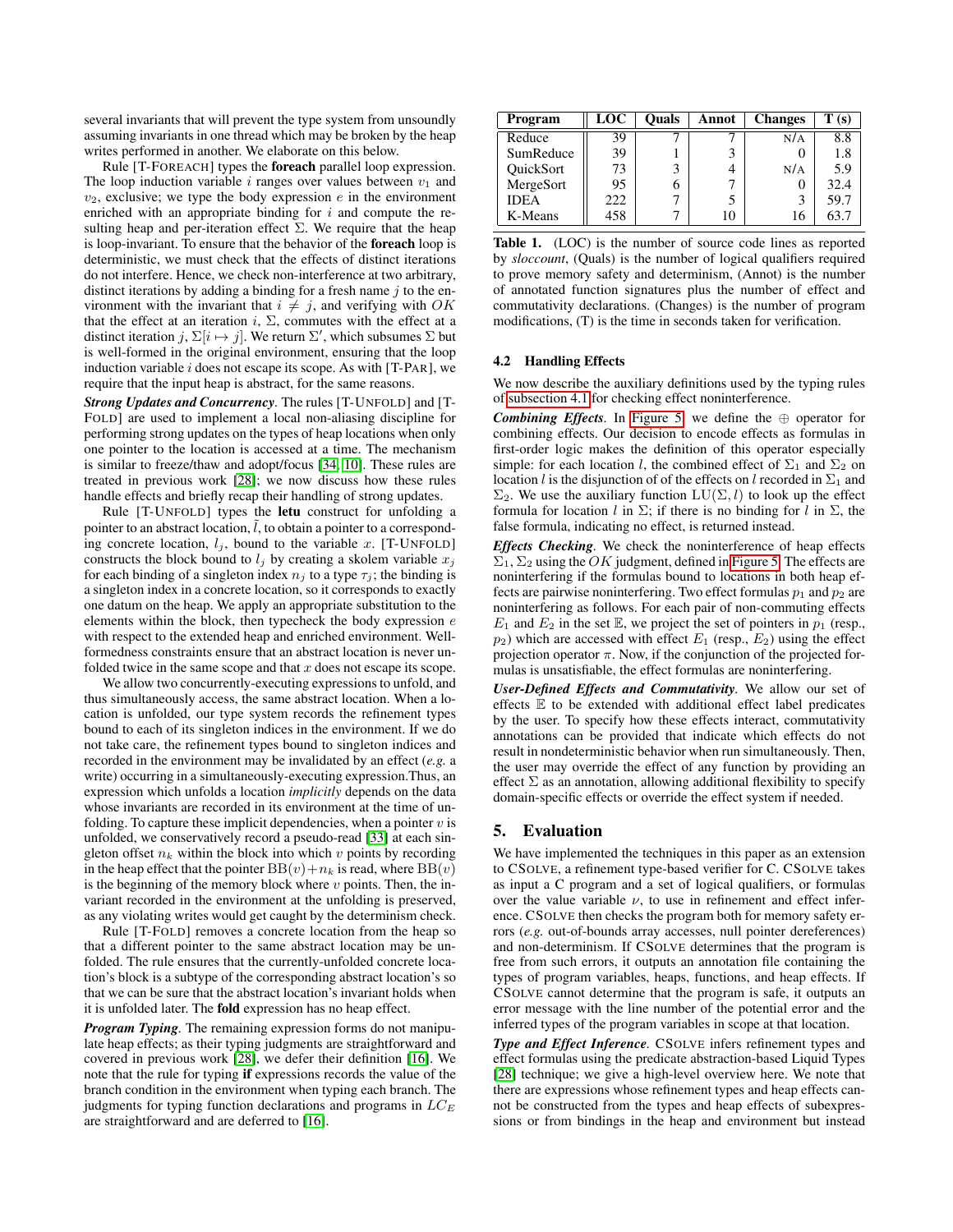```
x^{(0)} ration r1, r2, r3 | r1:* # r3:*, r2:* # r3:*> void
merge(DPJArrayInt<r1> a, DPJArrayInt<r2> b, DPJArrayInt<r3> c)
  reads r1:*, r2:* writes r3:* {
  if (a.length <= merge_size)
    seq_merge(a, b, c);
  else {
    int ha=a.length/2, sb=split(a.get(ha),b);
    final DPJPartitionInt<br> r1> a\_split = new \; \texttt{DPJPartitionInt} (a,hd);
    final DPJPartitionInt<r2> a_split=new DPJPartitionInt<r2>(b,sb);
    final DPJPartitionInt<r3> c_split=new DPJPartitionInt<r3>(c,ha+sb);
    cobegin { merge(a_split.get(0),b_split.get(0),c_split.get(0));
              merge(a_split.get(1),b_split.get(1),c_split.get(1)); }}}
                                                                                 } else {
```
<span id="page-8-1"></span>

```
qualif Q(V: \text{ptr}) : \&\& [ \leq V; V { \leq , \geq} = \{ (- + _ - + _ - ) \}void merge(int* ARRAY LOC(L) a,
            int* ARRAY LOC(L) b,
            int la, int lb, int* ARRAY c) {
  if (la <= merge_size){
    seq_merge(a, b, la, lb, c);
    int ha = la / 2, sb = split(a[ha],b,lb);
    cobegin {
      merge(a,b,ha,sb,c);
      merge(a+ha,b+sb,la-ha,lb-sb,c+ha+sb); }}}
```
<span id="page-8-2"></span>

must be *synthesized*. For example, the function typing rule requires us to synthesize types, heaps, and heap effects for functions. This is comparable to inferring pre- and post-conditions for functions (and similarly, loop invariants), which reduces to determining appropriate formulas for refinement types and effects. To make inference tractable, we require that formulas contained in synthesized types, heaps, and heap effects are *liquid*, *i.e.,* conjunctions of *logical qualifier* formulas provided by the user. These qualifiers are templates for predicates that may appear in types or effects. We read our inference rules as an algorithm for constructing subtyping constraints which, when solved, yield a refinement typing for the program.

*Methodology.* To evaluate our approach, we drew from the set of Deterministic Parallel Java (DPJ) benchmarks reported in [\[2\]](#page-9-0). For those which were parallelized using the methods we support, namely heap effects and commutativity annotations, we verified determinism and memory safety using our system. Our goals for the evaluation were to show that our system was as expressive as DPJ's for these benchmarks while requiring less program restructuring.

*Results.* The results of running CSOLVE on the following benchmarks are presented in [Table 1.](#page-7-1) Reduce is the program given in [section 2.](#page-1-2) SumReduce initializes an array using parallel iteration, then sums the results using a parallel divide-and-conquer strategy. MergeSort divides an array into quarters, recursively sorting each in parallel. It then merges pairs of sorted quarters in parallel, and finally merges the two sorted halves to yield a single sorted array. The final merges are performed recursively in parallel. QuickSort is a standard in-place quicksort adapted from a sequential version included with DPJ. We parallelized the algorithm by partitioning the input array around its median, then recursively sorting each partition in parallel. K-Means was adapted from the STAMP benchmarks [\[23\]](#page-9-9), the C implementation that was ported for DPJ. IDEA is an encryption/decryption kernel ported to C from DPJ.

*Changes.* Some benchmarks required modifications in order to conform to the current implementation of CSOLVE; this does not indicate inherent limitations in the technique. These include: multidimensionalizing flattened arrays, writing stubs for matrix malloc, expanding structure fields (K-Means), and soundly abstracting nonlinear operations and #define-ing configuration parameters to constants to work around a bug in the SMT solver (IDEA).

*Annotations.* CSOLVE requires two classes of annotations to compute base types for the program. First, the annotation ARRAY is required to distinguish between pointers to singletons and pointers to arrays. Second, as base type inference is intraprocedural, we must additionally specify which pointer parameters may be aliased by annotating them with a location parameter of the form  $LOC(L)$ .

*Qualitative Comparison.* Since the annotations used by CSOLVE and DPJ are very different, a quantitative comparison between them is not meaningful. Instead, we illustrate the kinds of annotations used by each tool and qualitatively compare them. Figures [6,](#page-8-1) [7](#page-8-2) contain DPJ, and CSOLVE code, resp., implementing the recursive Merge routine from MergeSort, including region annotations and required wrapper classes. In the latter, Merge takes two arrays a and b and recursively splits them, sequentially merging them into array c at a target size. In particular, each statement in the cobegin writes to a different contiguous interval of c.

In DPJ, verifying this invariant requires: First, wrapping all arrays with an API class DPJArrayInt, and then wrapping each contiguous subarray with another class DPJArrayPartitionInt. This must be done because DPJ does not support precise effects over partitions of native Java arrays. Second, the method must be explicitly declared to be polymorphic over named regions  $r1$ , r2, and r3, corresponding to the memory locations in which the formals reside. Finally, Merge must be explicitly annotated with the appropriate effects, *i.e.,* it reads r1 and r2 and writes r3.

In CSOLVE, verifying this invariant requires: First, specifying that a and b are potentially aliased arrays (the annotation  $LOC(L)$  ARRAY). Second, we specify the qualifiers used to synthesize refinement types and heap effects via the line starting with qualif. This specification says that a predicate of the given form may appear in a type or effect, with the wildcard \_ replaced by any program identifier in scope for that type or effect. Using the given qualifier, CSOLVE infers that a and b's location is only read, and that c's location is only written at indices described by the formula  $c \leq v \leq c + la + lb$ , which suffices to prove determinism.

Unlike DPJ, CSOLVE does not require invasive changes to code (*e.g.* explicit array partitioning), and hence supports domain- and program-specific sharing patterns (*e.g.* memory coalescing from [Figure 2\)](#page-2-0). However, this comes at the cost of providing qualifiers. In future work, abstract interpretation may help lessen this burden.

## <span id="page-8-0"></span>6. Related Work

We limit our discussion to static mechanisms for checking and enforcing determinism, in particular the literature that pertains to reasoning about heap disjointness: type-and-effect systems, semantic determinism checking, and other closely related techniques.

*Named Regions.* Region-based approaches assign references (or objects) to distinct segments of the heap, which are explicitly named and manipulated by the programmer. This approach was introduced in the context of adding impure computations to a functional language, and developed as a means of controlling the side-effects incurred by segments of code in sequential programs [\[20,](#page-9-10) [21\]](#page-9-11). Effects were also investigated in the context of safe, programmer-controlled memory management [\[31,](#page-9-12) [15,](#page-9-13) [19\]](#page-9-14). Ideas from this work led to the notion of abstract heap locations [\[34,](#page-9-6) [13,](#page-9-15) [10\]](#page-9-7) and our notion of fold and unfold.

*Ownership Types.* In the OO setting, regions are closely related to *ownership types* which use the class hierarchy of the program to separate the heap into disjoint, nested regions [\[9,](#page-9-16) [29\]](#page-9-17). In addition to isolation, ownership types can be used to track effects [\[8\]](#page-9-18), and to reason about data races and deadlocks [\[6,](#page-9-19) [4,](#page-9-20) [22\]](#page-9-21).